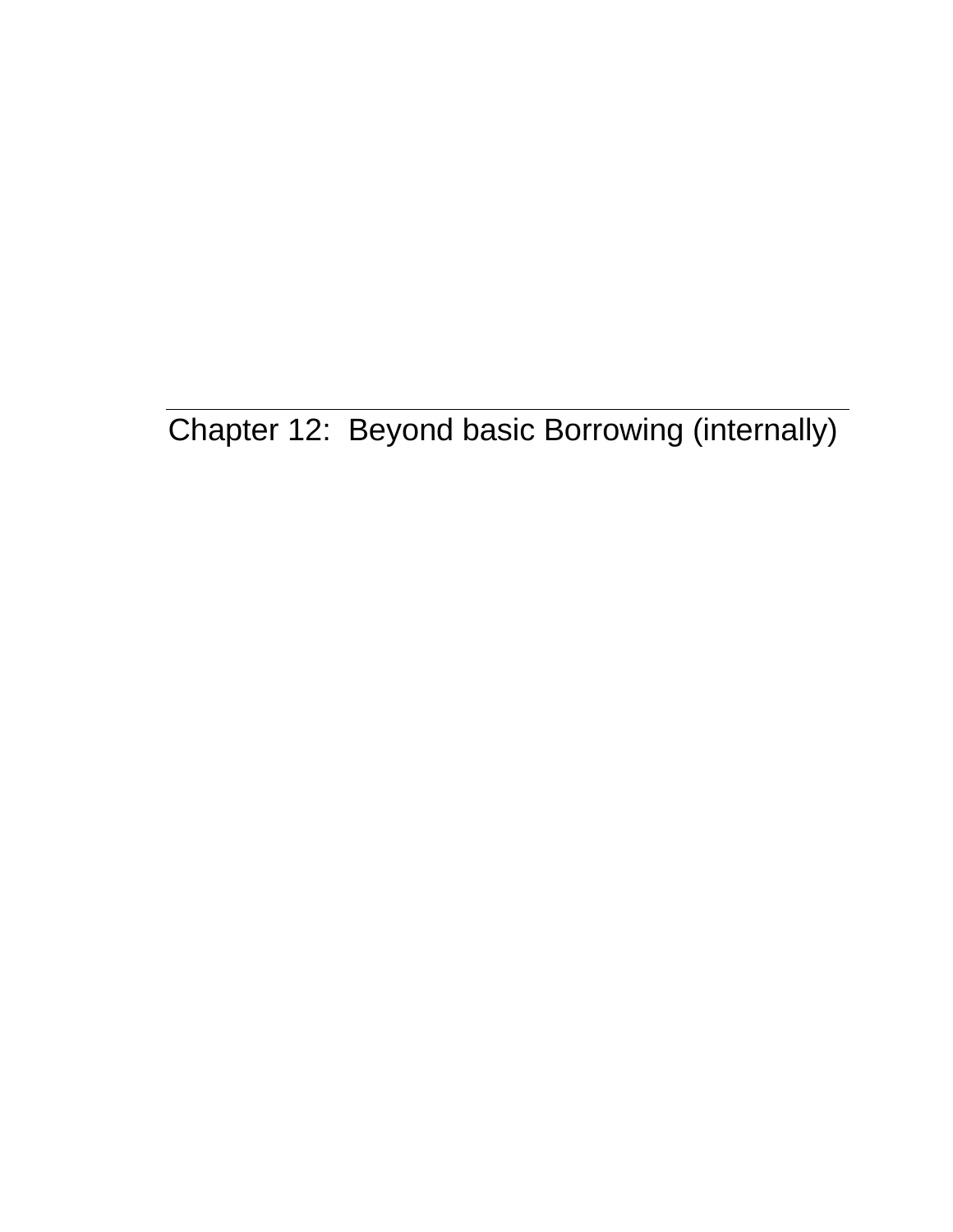## **Journal Article – copy non-returnable requests**

You may request full printed journal or photocopy of articles on VDX.

- 1. Do a search to locate serial title. e.g. Newsweek
- 2. Select **Service Details** as appropriate. \*See **Appendix 3: Service options further explained**

| Request Details             |                                             |
|-----------------------------|---------------------------------------------|
| <b>Authorisation Status</b> | To be Authorised<br>▼                       |
| <b>Item Format</b>          | Print Journal<br>▼                          |
| Service Details             |                                             |
|                             | Requested Service Type 1                    |
| <b>Service Type</b>         | Copy non returnable<br>$\blacktriangledown$ |
| <b>Media Type</b>           | Photocopy<br>▼                              |
| Copyright                   | <b>CANCOPY</b>                              |
| <b>Copyright Signed</b>     | Not Applicable<br>▼                         |

3. Complete "Volume/Issue" and "Article Details" section of the request form.

| In Item Details (Journal Article) |                                                                                     |
|-----------------------------------|-------------------------------------------------------------------------------------|
|                                   |                                                                                     |
|                                   | Use Our Local Number to record your locally defined running number for this request |
|                                   |                                                                                     |
| <b>Our Local Number</b>           |                                                                                     |
| <b>Journal Title</b>              | <b>Newsweek</b>                                                                     |
| <b>Subtitle</b>                   |                                                                                     |
| <b>Publisher</b>                  | Newsweek, Inc., etc.]                                                               |
| <b>ISSN</b>                       | 0028-9604                                                                           |
| <b>Volume / Issue</b>             | vol 134: no 17 (25 Oct 1999)                                                        |
| <b>Part Date</b>                  |                                                                                     |
| <b>Classmark</b>                  |                                                                                     |
| <b>Article Details</b>            |                                                                                     |
| <b>Title</b>                      | The Siberian Conspiracy                                                             |
| <b>Author</b>                     | Jones, Jack                                                                         |
| Pages                             | 29-32, and 64                                                                       |
|                                   |                                                                                     |
| <b>Additional Nos</b>             | LCN: 35009615 //r43                                                                 |
| <b>Ref. Source</b>                | Ontario Library Consortium/OLCO                                                     |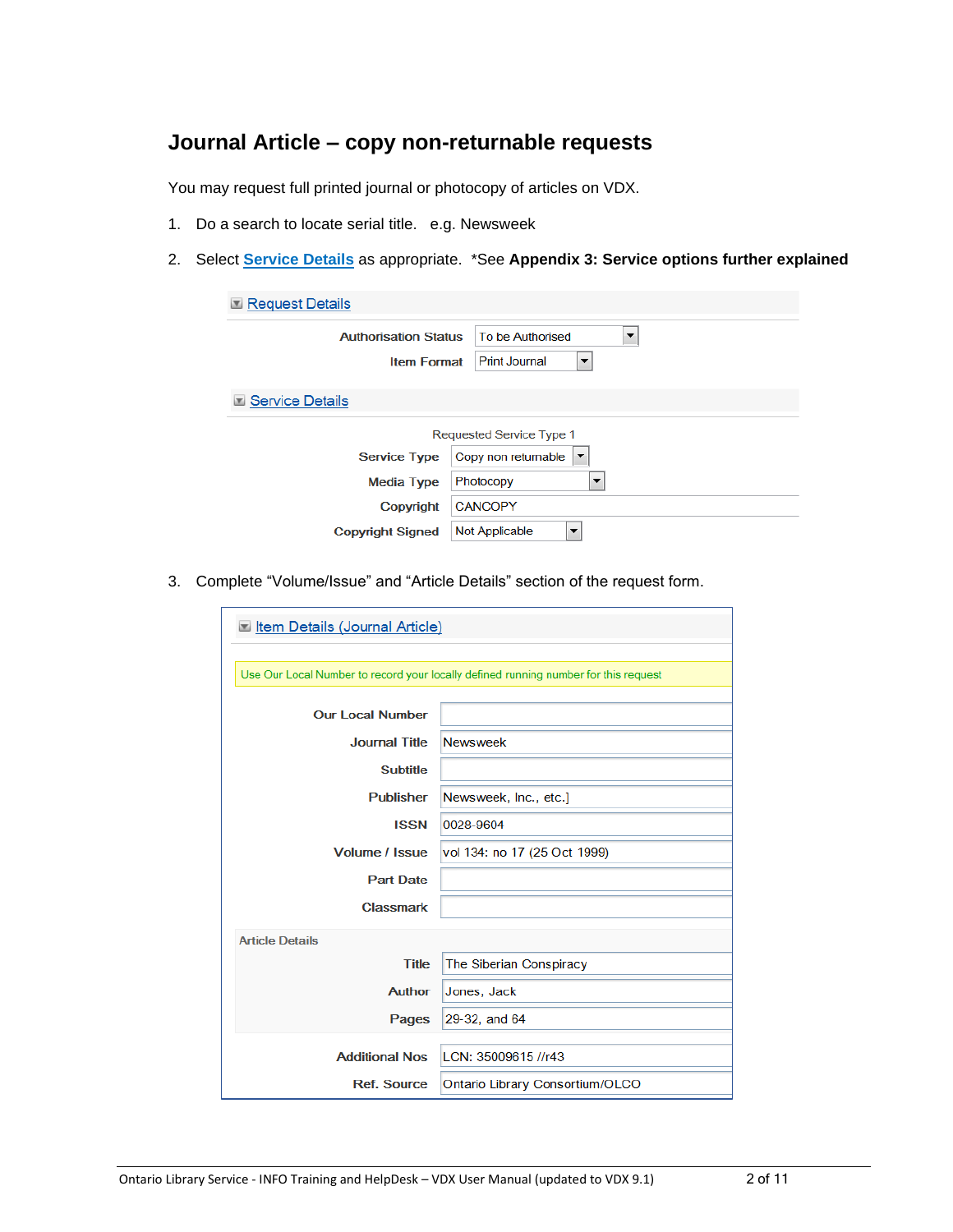4. Select desired Delivery Method.



**Note**: If requesting "Electronic Mail" or "Facsimile (fax)" it is helpful to the supplier if you include your email address and/or fax number in **Item Notes** so lending library does not have to look it up.

| Delivery Details                  |                                                                 |  |  |
|-----------------------------------|-----------------------------------------------------------------|--|--|
| Delivery Method   Facsimile (fax) |                                                                 |  |  |
|                                   | Pickup Location   Brock Township - Timothy Findley (Cannington) |  |  |

5. Select appropriate "Authorization Status" and submit the request.



**Tip**: If you cannot locate a serial title, follow directions for completing a blank request form. This request can be sent to your designated Ontario Library Service office (either OHESC or OSUN) for further verification and sourcing.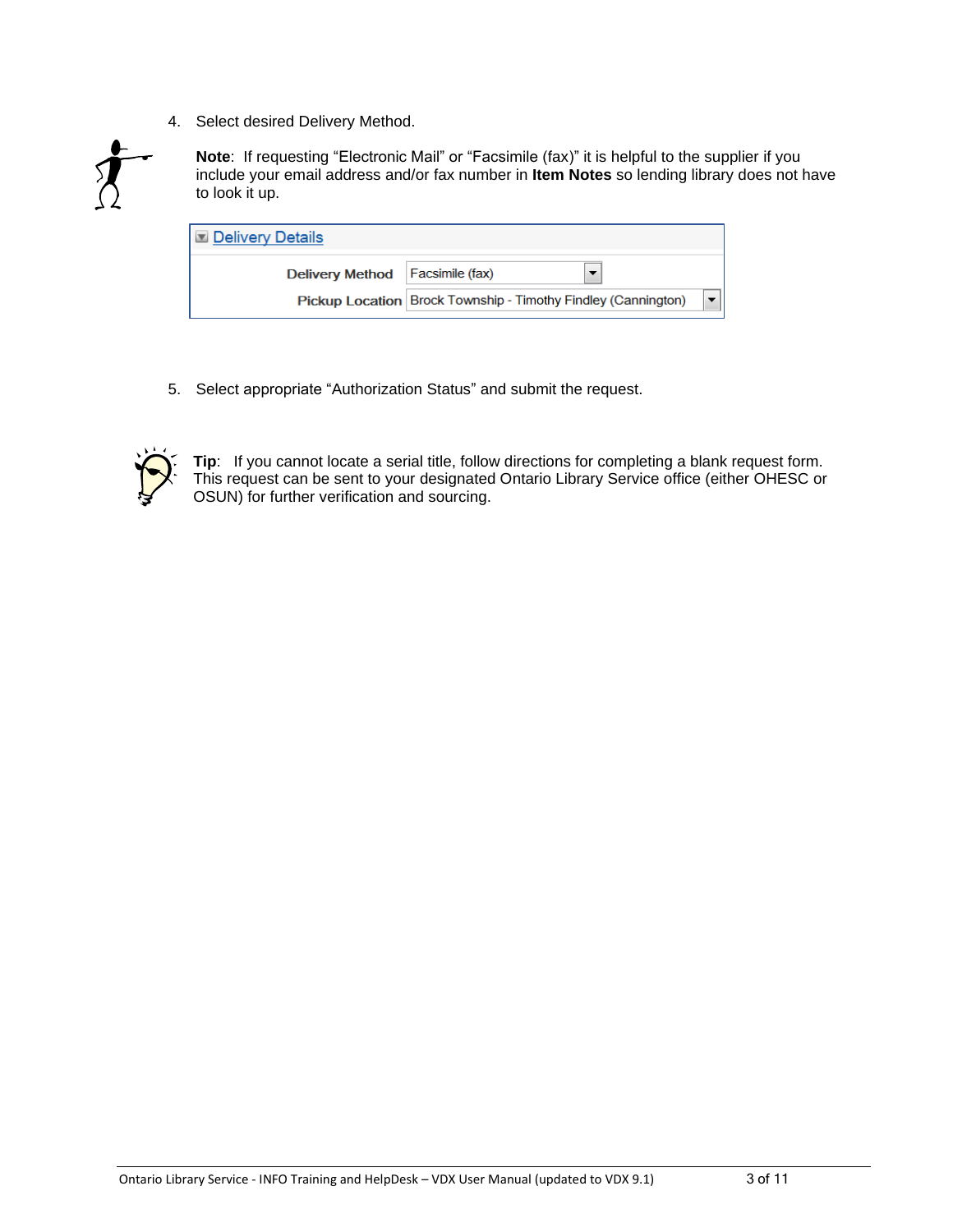## **Create Request - Blank Form**

The blank Create Request form can be completed and submitted to selected locations when a suitable bibliographic record is not located within VDX.

- 1. Select **[Create](http://info.hostedbyfdi.net:8000/en/vdx/zengine?VDXaction=IllAction&illno=0&user=)** link at top of Request screen.
- 2. Select the appropriate **Item Format** from the drop-down list. The bibliographic fields provided are dependent on the item format chosen.
- 3. Complete blank form with as much bibliographic data as possible. It is mandatory to enter a title.
- 4. Try to elaborate in **Item Notes** section if it will help to verify your request. For example:
	- Verified on Amazon, but no locations on VDX
	- Patron saw author interviewed on Marilyn Dennis show last week
	- Found an eBook but unable to find a Canadian location for a hard copy
- 5. Create the **Rota** manually.
	- you may be sending the request directly to a supplier you know has the item but you cannot locate it in a search within VDX.
		- i.e. Microfilm request to Archives of Ontario (OTAR)
	- you may be sending the request to your designated OLS Office for further verification and sourcing.
		- o Southern libraries send to **OHESC** o Northern libraries send to **OSUN**
			-

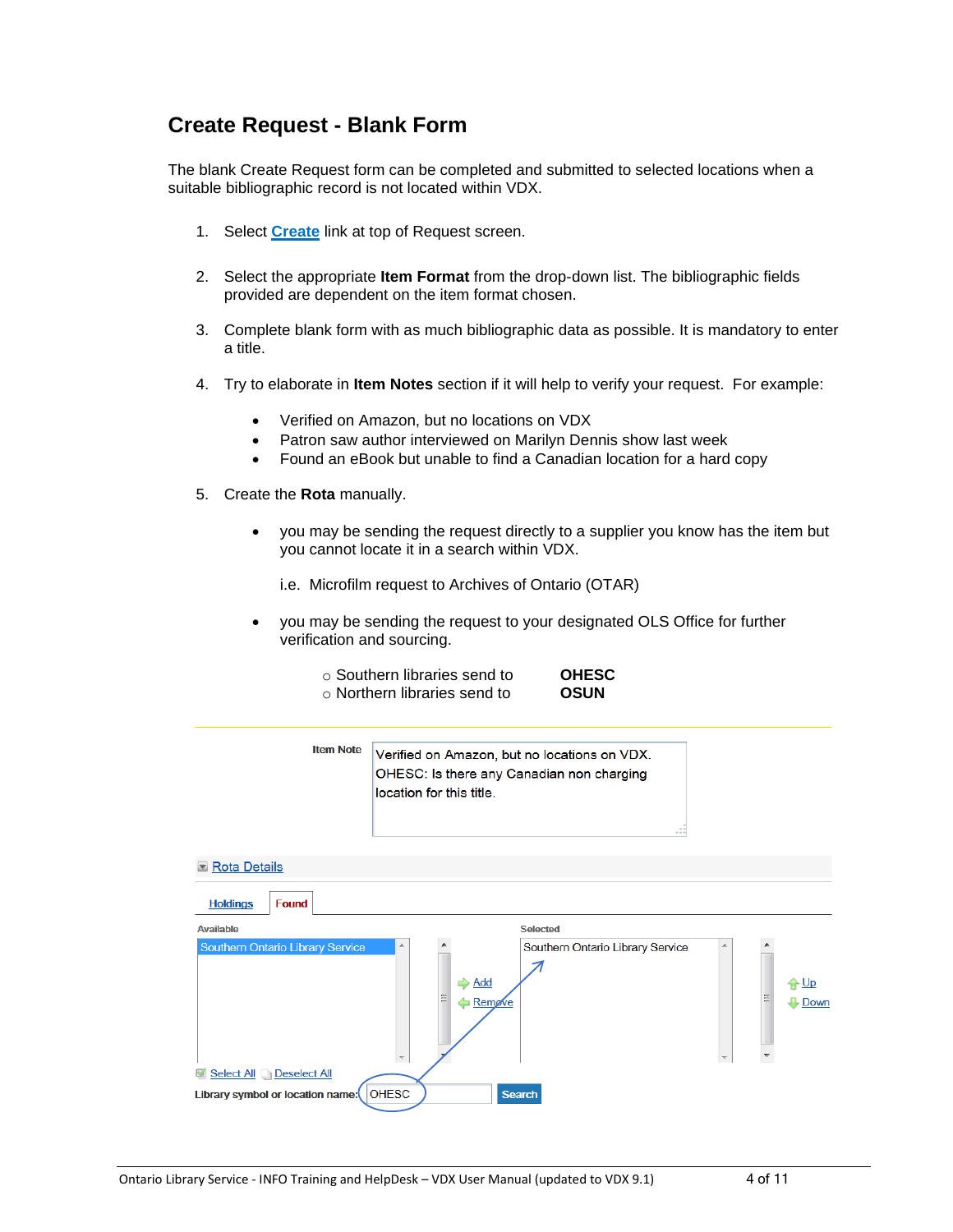- 4. Select **Additional Service Details** to modify service information as appropriate for a special request being passed to agency staff for mediation that will need more than 4 working days to process your request.
	- Service Level should be: **Normal – Extended Search**
	- Expiry Type should be: **No Expiry**



**Note:** Requests sent to your designated OLS office for further mediation should always have the Expiry Type set to **"No Expiry"** (to override the default 4 day Calc from Expiry Days setting) Regular settings would only give the OLS office ILL Unit staff 4 days to work on your request before it expires and bumps back to you as an 'End of Rota" Not Supplied item.

| Additional Service Details      |                          |
|---------------------------------|--------------------------|
| Service Level                   | Normal - Extended Search |
| <b>Can Hold</b>                 |                          |
| <b>Need By Date</b> 14 Aug 2014 |                          |
| <b>Expiry Type</b>              | No Expiry                |
| <b>Expiry Days</b>              |                          |

*Example of request being sent to OLS ILL Unit mediation staff with Expiry Type set as 'No Expiry'*

5. Finally, make sure the Authorization Status is set to **Authorized** and submit the request.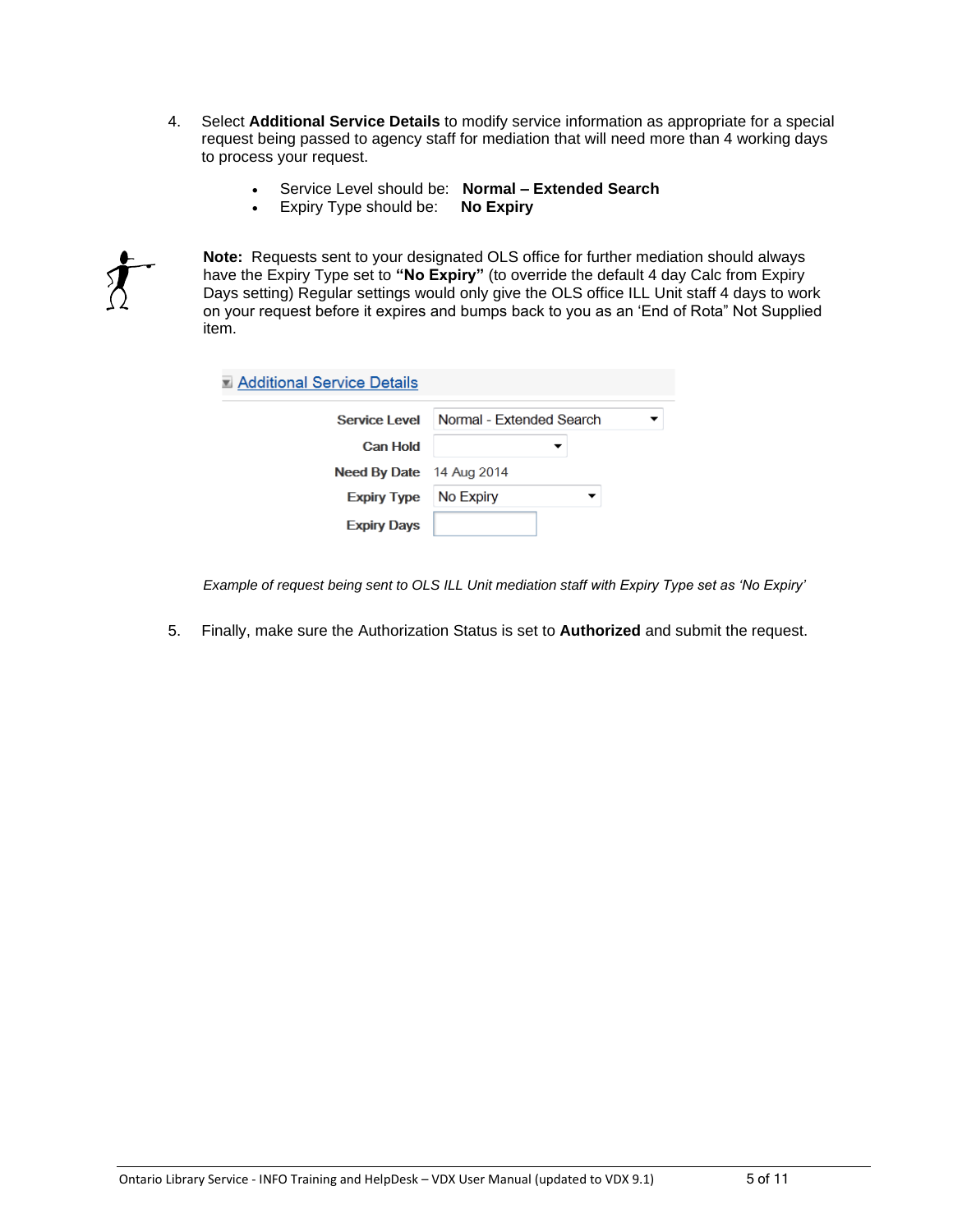## **Creating custom search profiles**

A search profile is a collection of searchable catalogues. Profiles followed by [shared] were created for your VDX system administrator and are globally available to all users. They cannot be changed except by system administration.

#### **A library can create their own custom profiles.**

1. To create a new profile or edit or delete a previously created profile, select **Profiles** from the top menu.



2. The Search Profile Manager screen will display.

Edit <sup>P</sup> Create © Delete My Search Profiles



*Any custom search profiles previously created will display under My Search Profiles.*

3. Select **Create**. Give your profile a Name. Enter the details of the Search Profile in the Description field.

**Create Profile** 

|              | Name: DVD Lenders A-F                   |
|--------------|-----------------------------------------|
| Description: | DVD lending libraries from A-F on Media |
|              | Loan List April 2016                    |

4. Select the collection or collections to be included in your custom Search Profile by clicking on the check boxes beside the catalogue name.

|        | Champlain Township Public Library |
|--------|-----------------------------------|
| п      | Chatham-Kent Public Library       |
| $\Box$ | Clarence-Rockland Public Library  |
| $\Box$ | Clarington Public Library         |
| П      | Cobourg Public Library            |
| $\Box$ | Cornwall Public Library           |
| H      | Cramahe Township Public Library   |
|        | Deep River Public Library         |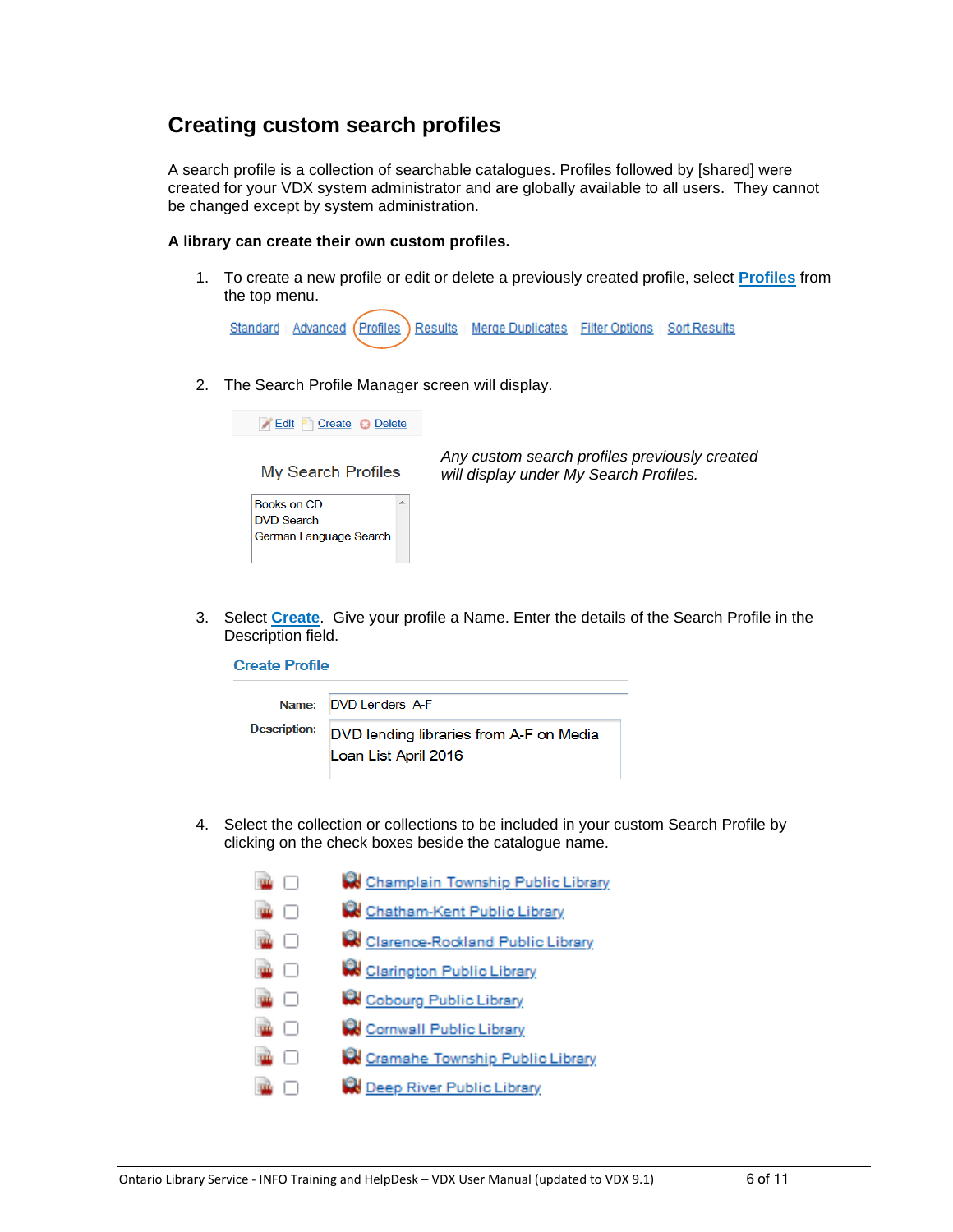5. Once you have selected your preferred list of collections, click the **Create** button to save your profile. The new profile will be accessible from Current Profiles drop-down in both the Standard and Advanced Search.



**IMPORTANT**: Be mindful of creating custom profiles that have too many catalogues. Very long profile lists are discouraged in VDX as it adversely affects search response time for the user submitting the search (and potentially all users logged into the network if a large number of catalogues were searched simultaneously).



 **Tip:** Consider splitting what would be a long profile in two to reduce the number of catalogues in each one. Instead of DVD Lenders (with all of them listed) create DVD Lenders A-F and DVD Lenders G-Z.

**Tip**: Consult the **Media Loan List** in the "Interlibrary Loan" section on OLS website.

- Libraries submit their willingness to lend various non-print formats through ILL.
- Click column label to sort list. i.e. Select **DVD** in the header label and list will sort alphabetically by libraries willing to lend DVD.
- Use the list to know which libraries to include in a custom search profile.

### **Media Interloan List**

Legend:  $Vid = Videos$ BT = Books On Tape  $TB = Talking Books$ **BCD** = Books on CD  $MCD = Music CDS$ Nws Mic = Newspapers on Microfilm

Submit changes to this list for your library using our INFO Media Interloan List Update Form.

Click column label to sort.

| Library                               |     |               |            |                    | Vid DVD BT TB BCD MCD | <b>Nws</b><br><b>Mic</b> | <b>Comments</b>                                                                                                                                                                               |
|---------------------------------------|-----|---------------|------------|--------------------|-----------------------|--------------------------|-----------------------------------------------------------------------------------------------------------------------------------------------------------------------------------------------|
| Ajax (OAJ)                            |     | Yes Yes       |            | <b>Yes Yes Yes</b> | <b>Yes</b>            | No                       | We only loan DVDs to libraries on SOLS courier. We do<br>not lend material that is in high demand within our<br>system.                                                                       |
| Asphodel-Norwood<br>Twp. (ONO)        | No. | Yes           | No Yes Yes |                    | <b>No</b>             | <b>No</b>                | We only lend items 1 year or older to our collection, and<br>we do not lend items that are very popular. We do not<br>own Books on tape, VHS videos, music CDs or<br>newspapers on microfilm. |
| Belleville (OBE)                      | No. | Yes No No Yes |            |                    | Yes                   | No.                      |                                                                                                                                                                                               |
| <b>Black River-Matheson</b><br>(OMAT) | No. | Yes No No Yes |            |                    | <b>No</b>             | <b>No</b>                |                                                                                                                                                                                               |

*Example of Media Loan List sorted by DVD = Yes*

ά.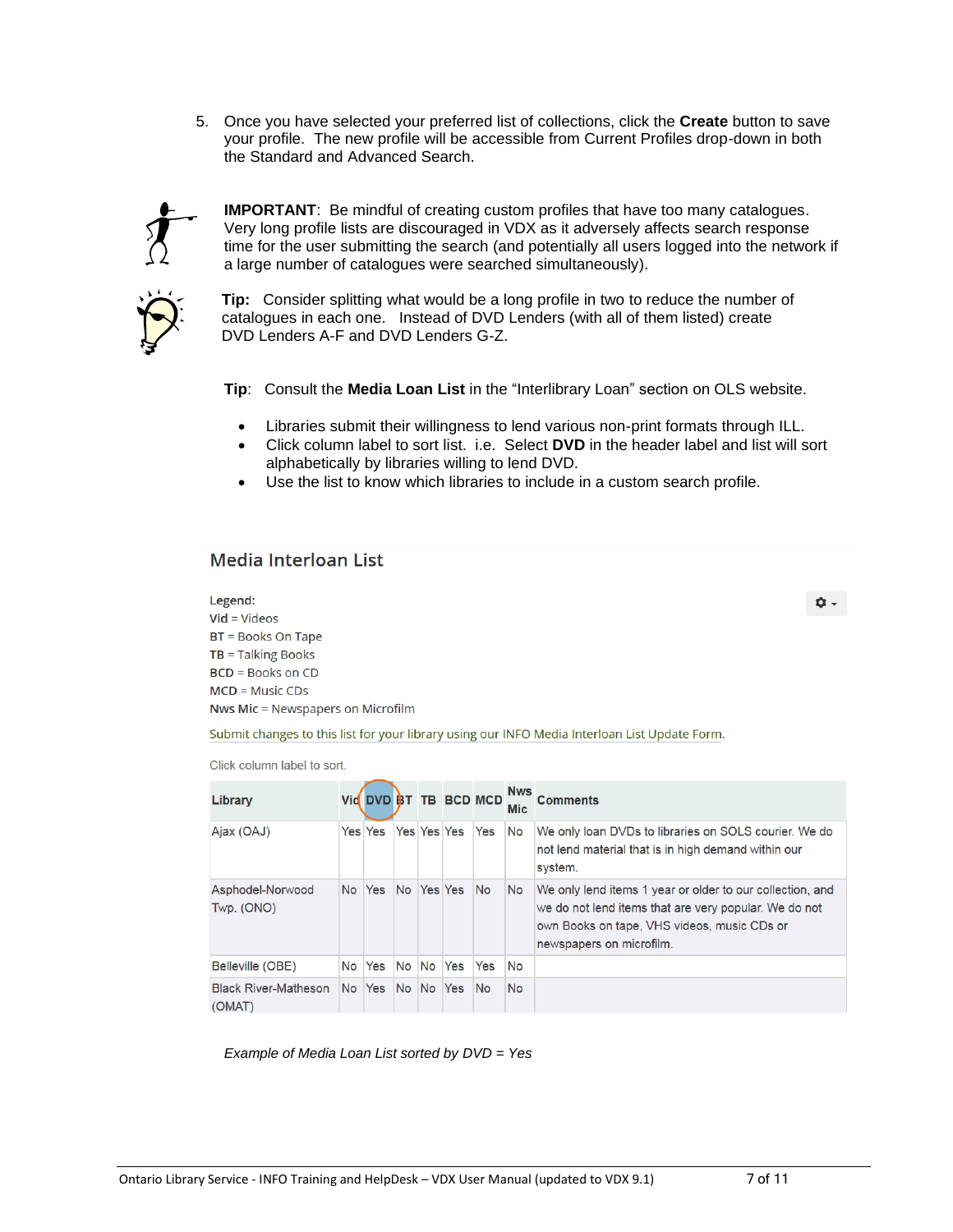# **Requesting Non print items (DVD, CD etc.)**

Users can select any search profile to look for non-print items. Some users have created custom search profiles for themselves containing the catalogues of libraries that are willing to lend a particular format on interlibrary loan.

\*Consult the **Media Loan List** in the "Interlibrary Loan" section on OLS website.

**Example:** Looking for DVD of: **Bullies are a pain in the brain** 

- 1. Select your custom DVD Lenders profile for the search (if you created one).
- 2. Perform Advanced search by title: **Bullies are a pain in the brain 24 results**
- 3. **Filter** results by format = **DVD 2 results**
	-
- 4. Merge duplicates might combine the DVD results into fewer records with combined holdings if the ISBN is the same. In this example, that was not the case.
- 5. Use **Request** on a search result. Set "Authorization Status" to "Authorized" because you want to direct request to a Rota you will manually create of DVD lender locations.
- 6. Advance to "Rota Details" section of request form.
	- (a) Select location(s) in "Available" column and use Add arrow to move them to "Selected" for Rota column.
	- (b) Use "Library symbol or location name" prompt to add other locations you are aware of to the "Selected" for Rota column.

**Important**: Be sure you are using the "Main" centralized ILL location and not a branch. If the location displayed is a branch, then manually enter the main location.

- 7. Add a Private staff note for future reference if useful for future processing. i.e. "Only 2 locations for this DVD"
- 8. Submit the request.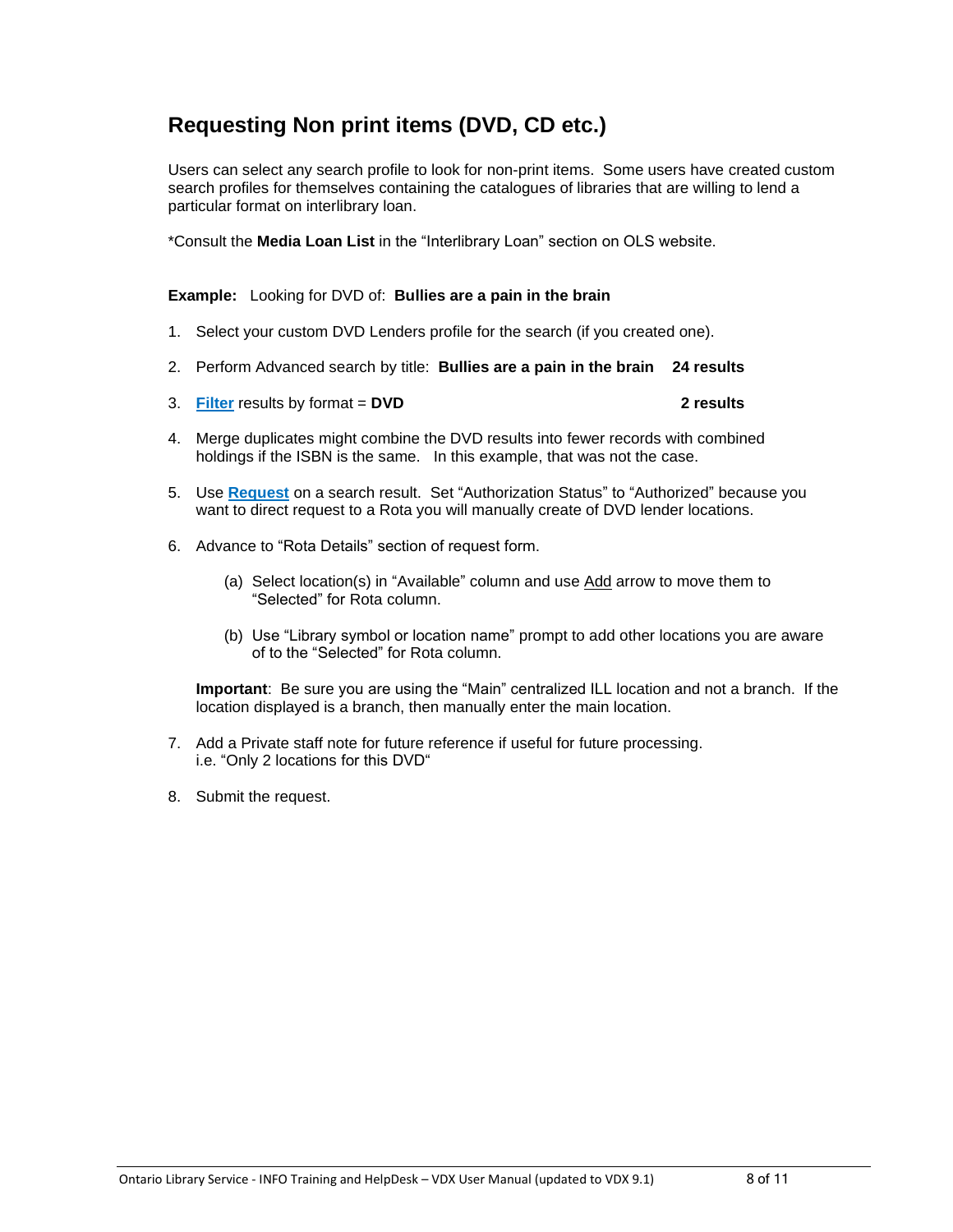## **Book Clubs - requesting multiple copies of a title**

### **Book Club Sets is an easy way to go**

Consider getting a whole book club set from a library willing to lend them on interlibrary loan **as long as weight does not exceed 5kg.** Boxed kits typically cannot be delivered by Canada Post library material rate as they exceed 5 kg weight maximum. Libraries may choose to make alternative arrangements with each other for shipments using their delivery method of choice.

#### **Browse the links on 'Libraries with Book Club Sets' list on the OLS website**

- 1. Check the owning library's online catalogue availability indicator or do a search in VDX against that library and check the availability column displayed in VDX.
- 2. Then "Authorize" a VDX request to that specific location for the whole set. Be sure it is clear in the title field that it is the "set" that you want.

|                  | Title   The lost symbol [book club in a bag] |
|------------------|----------------------------------------------|
| Subtitle a novel |                                              |

#### **VDX search technique to find Book Club sets**

When searching for a book club title, add **club\*** to a keyword search to collect results that are book club kits, book club sets, or book club in a bag. The common word is "club". Some libraries use club(s) plural. To collect both enter **club\***.

Example: **The illegal** by Lawrence Hill (as a book club set/kit/bag)

| Current Profile: SOLS Niagara Peninsula [shared] |  |
|--------------------------------------------------|--|
| Search for: illegal hill club <sup>*</sup>       |  |

*This search resulted in 5 hits: 1 single title result and 4 results from libraries with a bib record for book club set/kit/bag.*

- 1. Check the availability indicator in the bib record details for each result. In the example above, one library was non-circulating, another was checked out. The remaining were "available" or "on shelf".
- 2. Use the Request link on one of the available search results.
- 3. In Rota Details section, select the location in "Available" and use  $\Rightarrow$  Add it move it to "Selected" column.

**Important**: Be sure you are using the "main" centralized ILL location and not a branch. If the location displayed is a branch, then manually enter the main location.

**4.** Set request Authorization Status to "Authorized" before submitting the request.

#### **Done! With one VDX request!**

**A big "Thank you" to libraries that lend full book club kits!**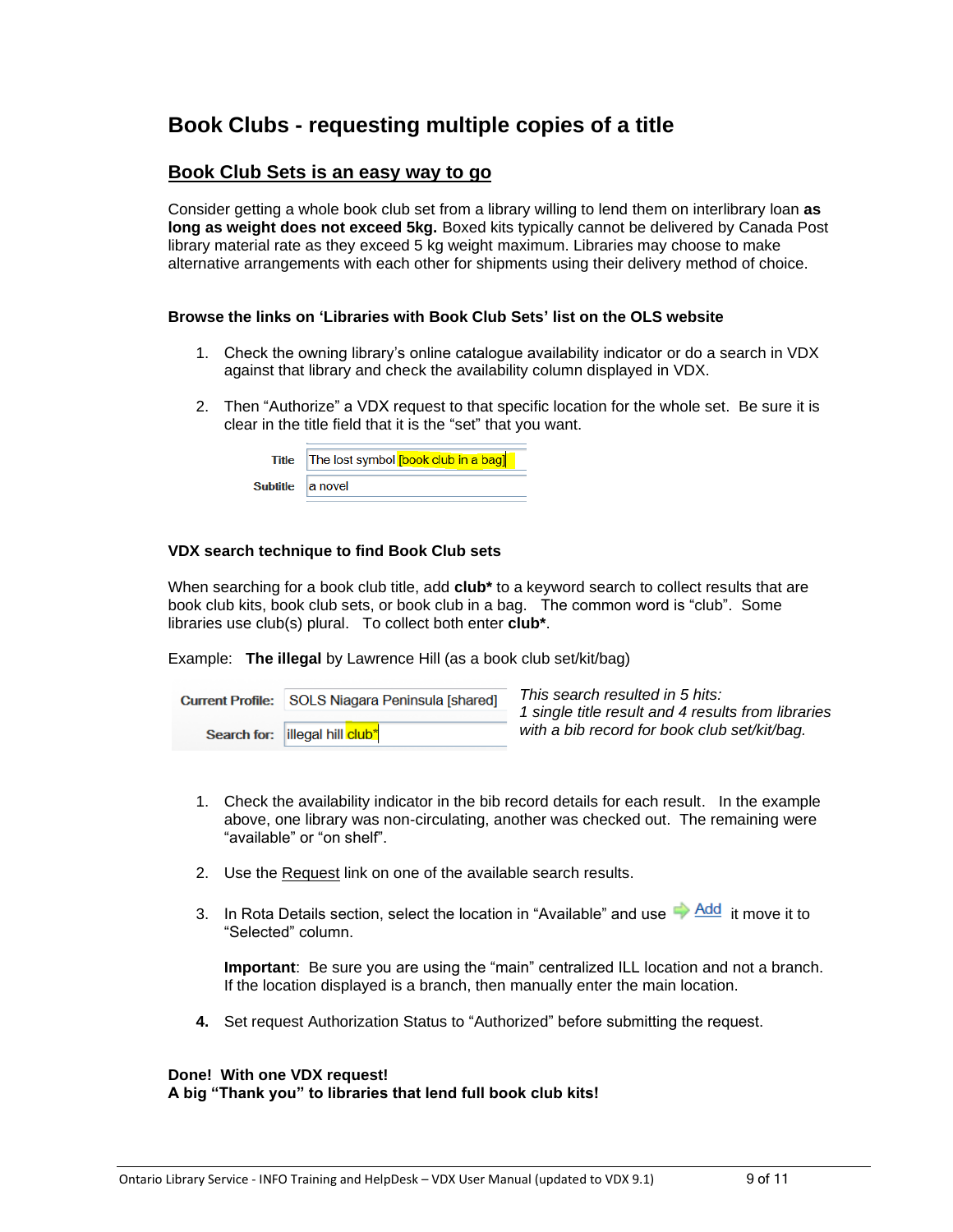### **One-copy-at-a-time approach**

If you have no luck finding a whole book club kit you will need to create multiple individual requests to get the number of copies that you need.

#### **First, let's be clear on what NOT to do**

- If you need 8 copies do not create 8 identical requests using the same bib record result for each one with the authorization status left as "To be Authorized". If you do, VDX will build the identical Rota for all 8 requests.
- The first lender will get all 8 requests for the same title at the same time. They might ship one copy and will have to respond "Answer Non Supply" to the remaining 7 on their picklist. This will cause 7 requests to go to the next Rota location and that library will have to deal with 7 requests for the same title.

#### **Conceptually what should be done?**

- Issue separate requests with 2 (or 3 or 4) locations in the Rota. The goal is to "spread it around" instead of using the identical Rota for all copies needed.
- Set request Authorization Status to "Authorized" before submitting the request. Changing the status to 'Authorized' bypasses the normal VDX Rota building process. The request will only go to the locations you have manually selected for the Rota.
- If it is not critical for the book club, use different editions (hardcopy, paperback) of the title to create requests. Different editions will have different ISBN's and will collect different locations to request from.



### **Use some of VDX's features to assist creating multiple requests**

- 1. Select a search profile and search for desired title.
- 2. Use **Merge Duplicates** on search result set.
- 3. Select **Save** icon on a search result with duplicates to save to the **Saved List**.
- 4. If one saved merged request will not give you enough locations to use 2 or 3 locations in the Rota per request, then
	- a) repeat the search against a different search profile to collect hits from libraries in another geographic area
	- b) merge duplicates and **Save** another request to the **Saved List.**
	- c) repeat against yet another geographic area search profile if you feel you will need more locations to spread your requests over.